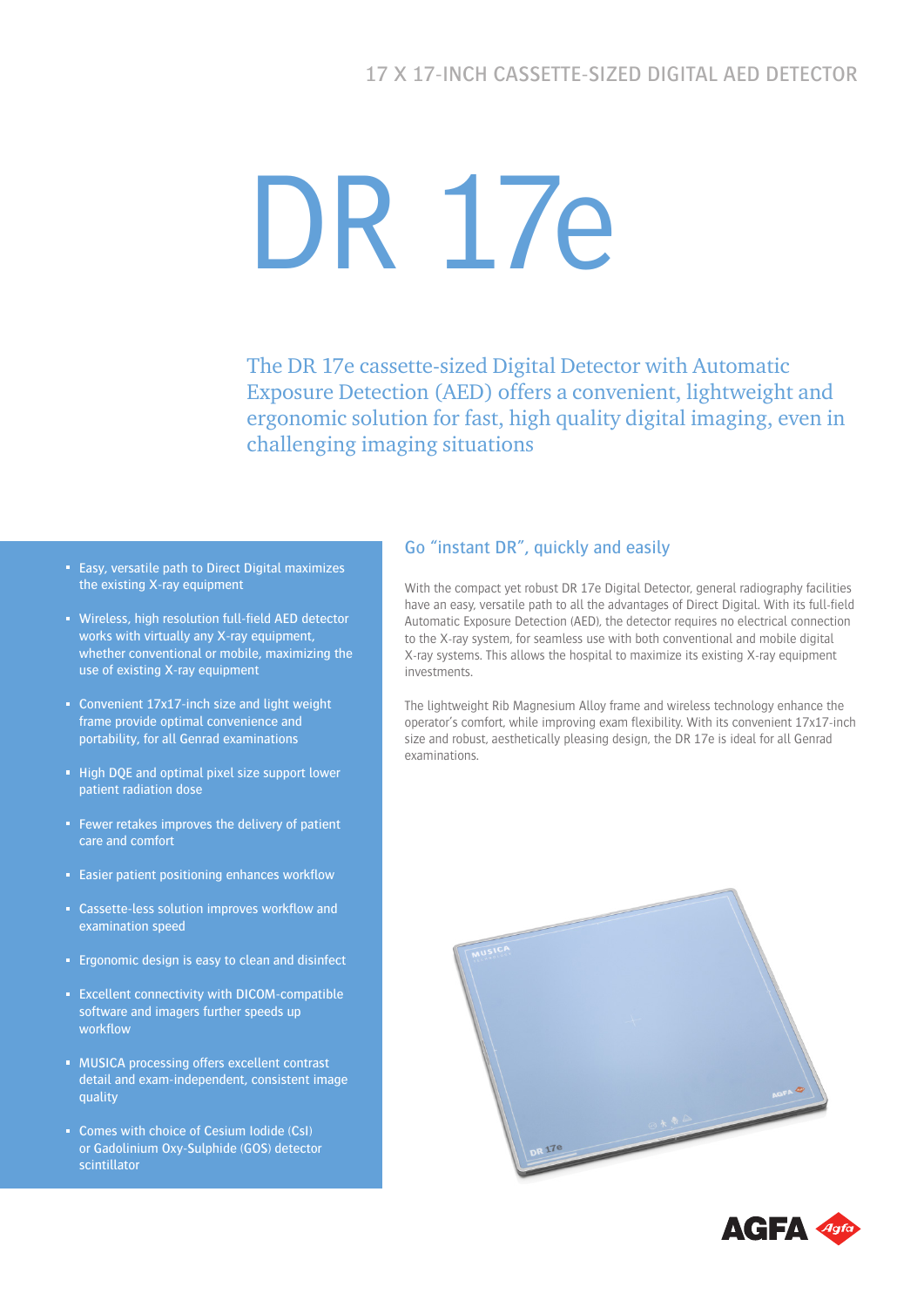# 17 X 17-INCH CASSETTE-SIZED DIGITAL AED DETECTOR





#### Faster and more efficient workflow

The DR 17e is an integral part of an Agfa Instant DR solution, which includes the NX image acquisition software with MUSICA processing and the detector. These cassette-less digital solutions provide a range of workflow benefits that improve productivity and speed up exam time, improving the delivery of patient care and comfort. Both wireless and wired configurations are possible. Without the need to change cassettes, retakes can be made more quickly, and the number of images is no longer limited by cassette availability. Completing the workflow, images can be sent more speedily to a PACS or imager in DICOM format.

#### MUSICA and DR image quality: improved diagnostic confidence

The DR 17e is compatible with our 'gold standard' MUSICA image processing, which has been specially adapted and tuned to further enhance the excellent DR image quality. Exam-independent, it delivers consistent image quality and high contrast detail. Combining MUSICA with the high quality of the DR 17e, in terms of both sensitivity and sharpness, provides improved diagnostic confidence and efficiency. The DR 17e offers a high Detective Quantum Efficiency (DQE), while optimum pixel size supports lower radiation dose for patients.

#### Services & Support

Agfa offers service agreement solutions tailored to the customer's situation. Available in Basic, Comfort and Advanced levels, they make lifecycle costs predictable. A worldwide team of some 1,000 service professionals can provide support at all phases of the project, and even help customize examination trees or link RIS protocol codes, further improving the return on investment. This team goes well beyond maintenance support, offering value-added services such as super user training, staff training and software upgrades.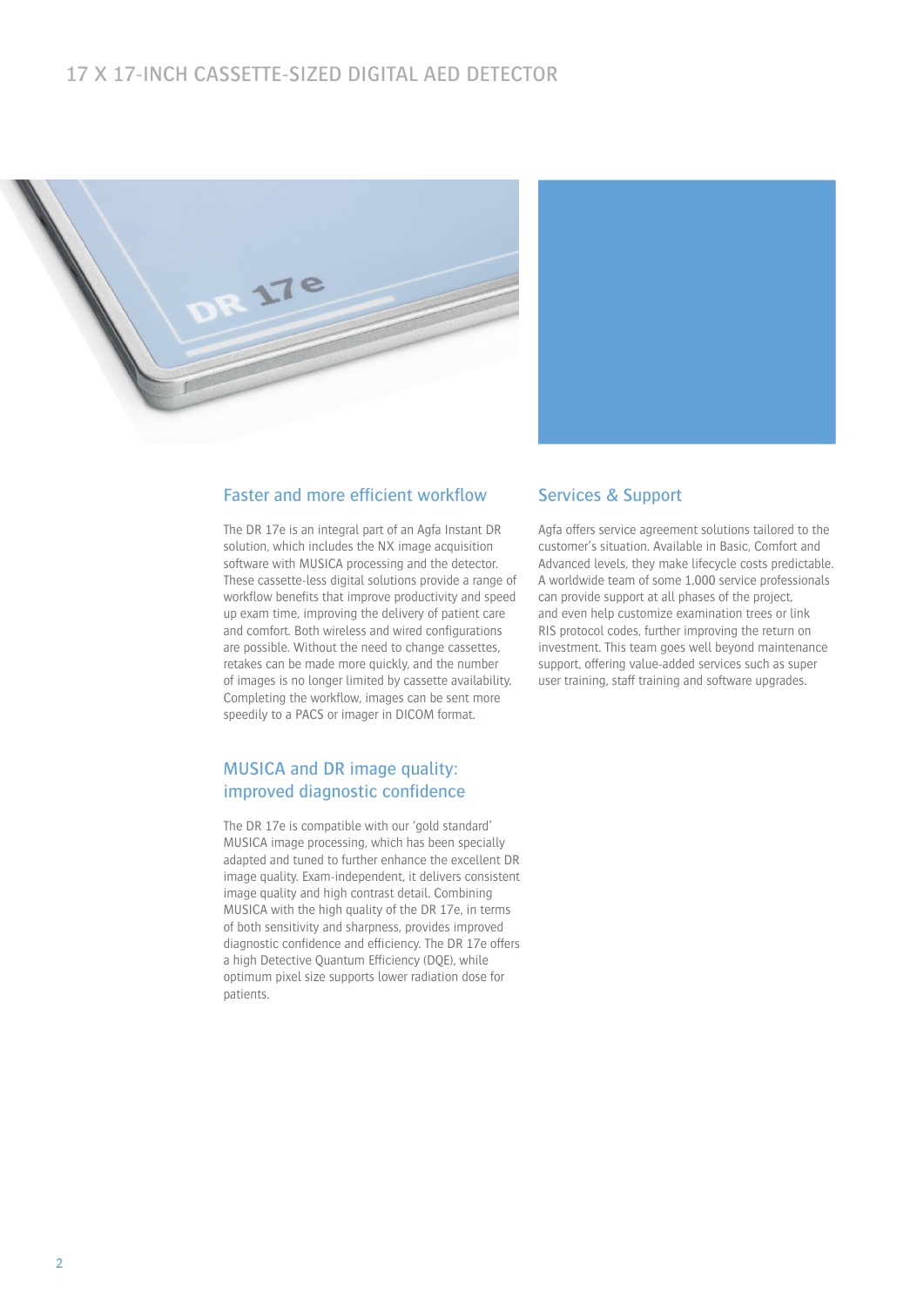# Technical Specifications

## **DETECTOR**

- Detector type: Amorphous Silicon with TFT
- Conversion screen: CsI (Cesium Iodide) and GOS (Gadolinium oxysulfide)
- Pixel pitch: 150 μm
- Active pixel matrix: 2832 x 2836 pixels
- Active area size:  $425$  mm x  $424$  mm
- **Effective pixel matrix: 2832 x 2836 pxl**
- Grayscale: 16 bit
- Spatial Resolution: Min. 3.36 lp/mm
- Outer dimensions: ISO 4090 Cassette size; 460 x 460 x 15 mm
- Weight: 3.65 kg including battery
- **Energy Range Standard: 40 150 kVp**

#### ENVIRONMENTAL REQUIREMENTS

#### **Operation**

- **Temperature:**  $+15$   $\degree$   $+35$  $\degree$  C
- **Humidity: 15**  $\approx$  **80% RH**
- Atmospheric pressure:  $700 \degree 1060$  hPa
- **Shock: 150 G**
- Vibration: 0.2 G
- Drop limits: Max. 1200 mm

#### Storage and transportation

- **Temperature: -30**  $\degree$  **+50** $\degree$  **C**
- Humidity:  $10 <sup>0</sup> 90%$  Rh
- **Atmospheric pressure: 700**  $\degree$  **1060 mbar**
- $Shock: 4,8$  Km/h
- Vibration:  $6.9 \text{ m/s}^2$
- Drop limits: Max. 910 mm (without palette)

#### Wi-Fi

- Wireless connection: IEEE 802. 11n (2.4/5.2/5.3/5.6/5.8GHz)
- Wireless signal range: maximum 6 m

#### Battery

- Type: Rechargeable Lithium ion battery
- Battery in operation state: 3 hours;
- > 700 images Weight:  $230 g$
- **Battery output: Output Voltage DC +7.4 V**
- Capacity: 3200 mAh
- Lifecycle: Expected lifetime: 75% at 400 cycles

#### Battery charger

- Type: Lithium ion battery charger
- Operation temperature:  $0^{\circ}$ C 35 $^{\circ}$ C
- Simultaneous charging: 2 batteries
- Dimensions: Width x Height x Depth 92.5 x 259 x 56 mm
- Weight: 600 g
- Electrical connection: 16V, DC/6.5A
- $\blacksquare$  AC adaptor Rating Input: 100 240 V, AC/1.5A,  $50 - 60$  Hz

#### REGISTRATION CABLE

(for installation and sharing in wireless use mode)

- **Length: 0,7 m**
- RJ45 connector

#### POWER BOX (for wired connection mode)

#### Power Supply Conditions

- Rated Voltage: 100 240 V
- $\blacksquare$  Input Current: 2 0.84 A
- Frequency:  $50 60$  Hz

#### Environmental Conditions

- Operating Temperature (°C): 15~35 Humidity (%Rh): 15~80 Pressure (hPa): 700~1060
- Non-operating Temperature ( $°C$ ): 5~35 Humidity (%Rh): 10~80 Pressure (hPa): 700~1060
- Storage Temperature ( $°C$ ): -30 $\degree$ 50 Humidity (%Rh): 10~90 Pressure (hPa): 700~1060

#### Cable

- Length: 10m
- RJ45 connector